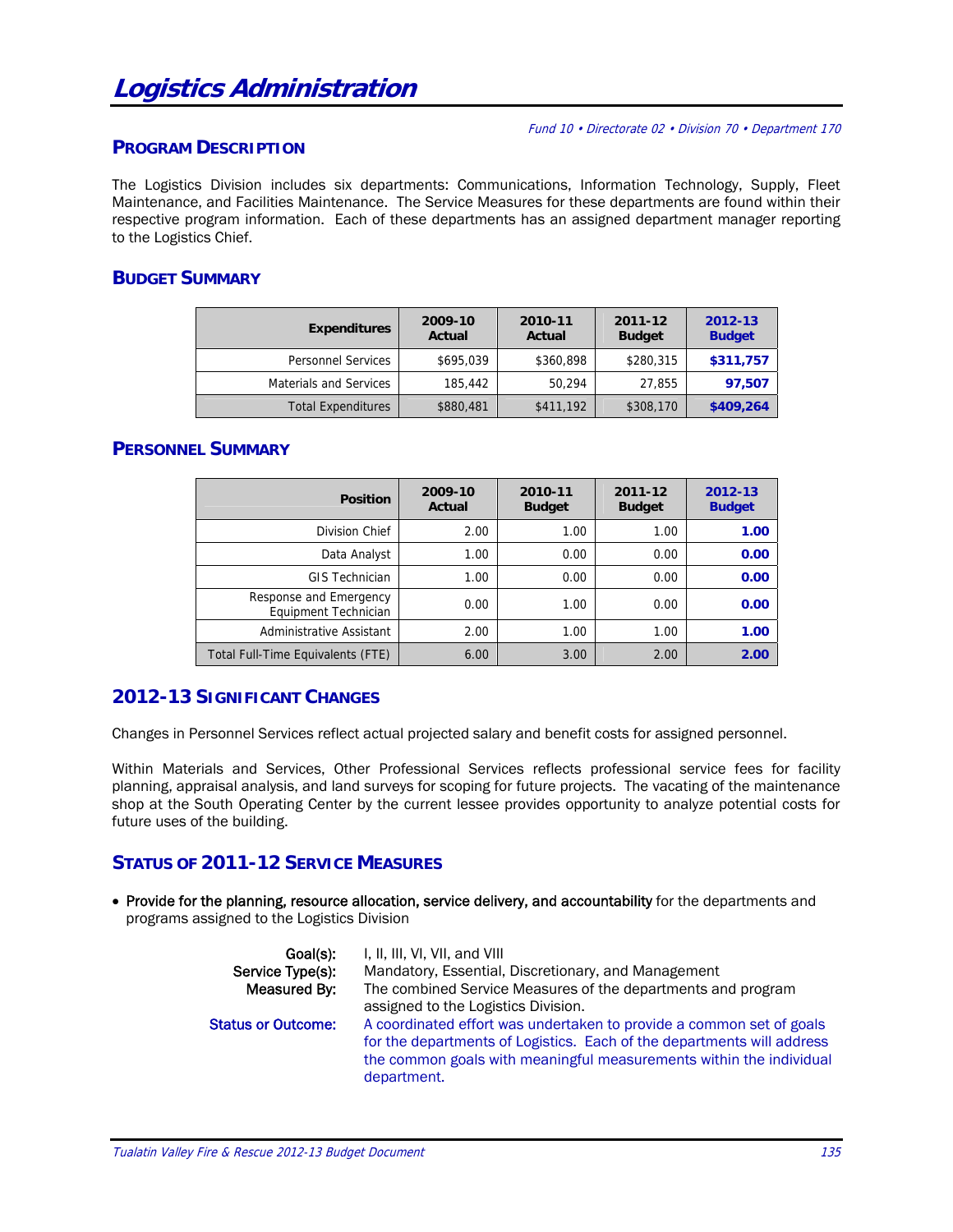## **STATUS OF 2011-12 CHANGE STRATEGIES**

• Respiratory Protection Program (previously Air Management Program) - Complete the training and deployment of the respiratory protection program, which includes changing from 30 to 45 minute air bottles, implementation of an integrated communications system, and provide for on-scene wellness through rehabilitation units.

| Goal(s)/Call(s) for Action: | IV/B and F, VI/D, VII/C and D                                                                                                   |
|-----------------------------|---------------------------------------------------------------------------------------------------------------------------------|
| <b>Budget Impact:</b>       | Purchase, deployment, and maintenance costs                                                                                     |
| Duration:                   | Year 4 of 4                                                                                                                     |
| <b>Budget Description:</b>  | Capital replacement of SCBA bottles in accordance with capital<br>replacement, capital costs for integrated communications SCBA |
|                             | equipment, capital costs for QuantiFit machine, rehabilitation units, fire                                                      |
|                             | investigation unit supplied air, and training costs for deployment.                                                             |
| Partner(s):                 | Integrated Operations, Training                                                                                                 |
| <b>Status or Outcome:</b>   | The final stage in transitioning to the replacement SCBA was completed.                                                         |
|                             | Annual testing was completed with the new QuantiFit machine, which                                                              |
|                             | provides better tracking of personnel fit results. The Fire Investigation                                                       |
|                             | rig was placed inservice. Integrated communications was moved into                                                              |
|                             | the Asset Management Program as it has a greater impact than just                                                               |
|                             | SCBA; it is anticipated to be completed within fiscal year 2013.                                                                |

## **ADDITIONAL 2011-12 ACCOMPLISHMENTS**

- Partnered with Bond management to track expenses that are non-Bond covered. This gave a better accounting of expenses in one cost center as opposed to being spread across different cost centers.
- Transitioned to a consistent Logistics uniform for an improved professional appearance. Policy was developed to guide a common set of expectations.
- Functional requirements were developed for technology, tapout, and other projects to better capitalize on current and emerging technologies to ensure meeting the mission critical needs.
- Partnership with Fleet for policy and tracking of pool vehicles was completed. Costing and replacement projections provide for future planning and assigning of vehicles for more efficient management of pool fleet between CBOC and North Fleet.

## **2012-13 SERVICE MEASURES**

• Provide for the planning, resource allocation, service delivery, and accountability for the departments and programs assigned to the Logistics Division.

| Goal(s):         | I, II, III, VI, VII, and VIII                                |
|------------------|--------------------------------------------------------------|
| Service Type(s): | Mandatory, Essential, Discretionary, Management              |
| Measured By:     | The combined Service Measures of the departments and program |
|                  | assigned to the Logistics Division.                          |

• Administer the Respiratory Protection Program (RPP) to assure compliance with federal and state regulations for all divisions within the District.

| Goal(s):         | I, II, III, VI, VII, and VIII                                         |
|------------------|-----------------------------------------------------------------------|
| Service Type(s): | Mandatory, Management                                                 |
| Measured By:     | Annual compliance review and inspection of all divisions' respiratory |
|                  | forms and tests.                                                      |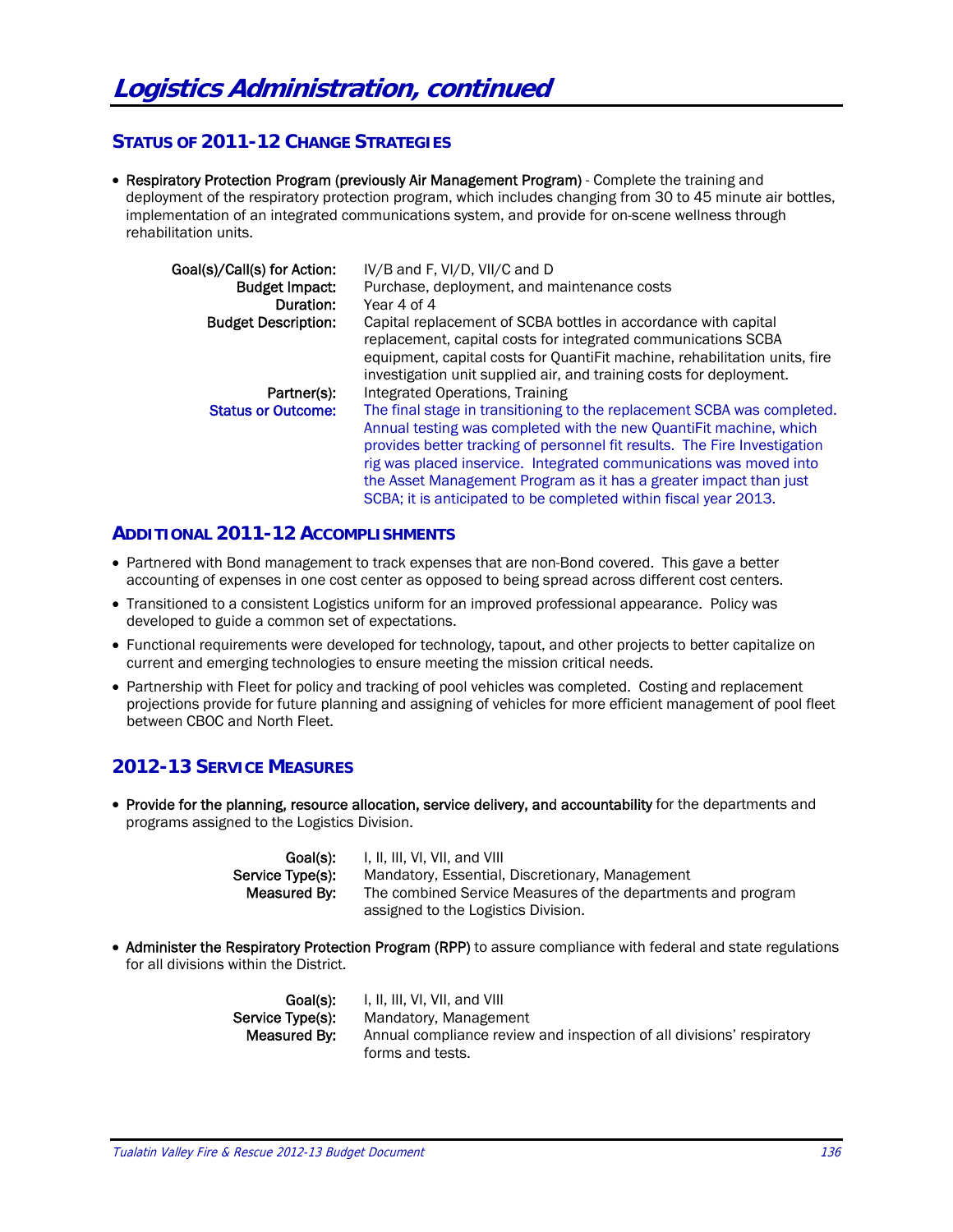## **2011-12 CHANGE STRATEGIES**

• None